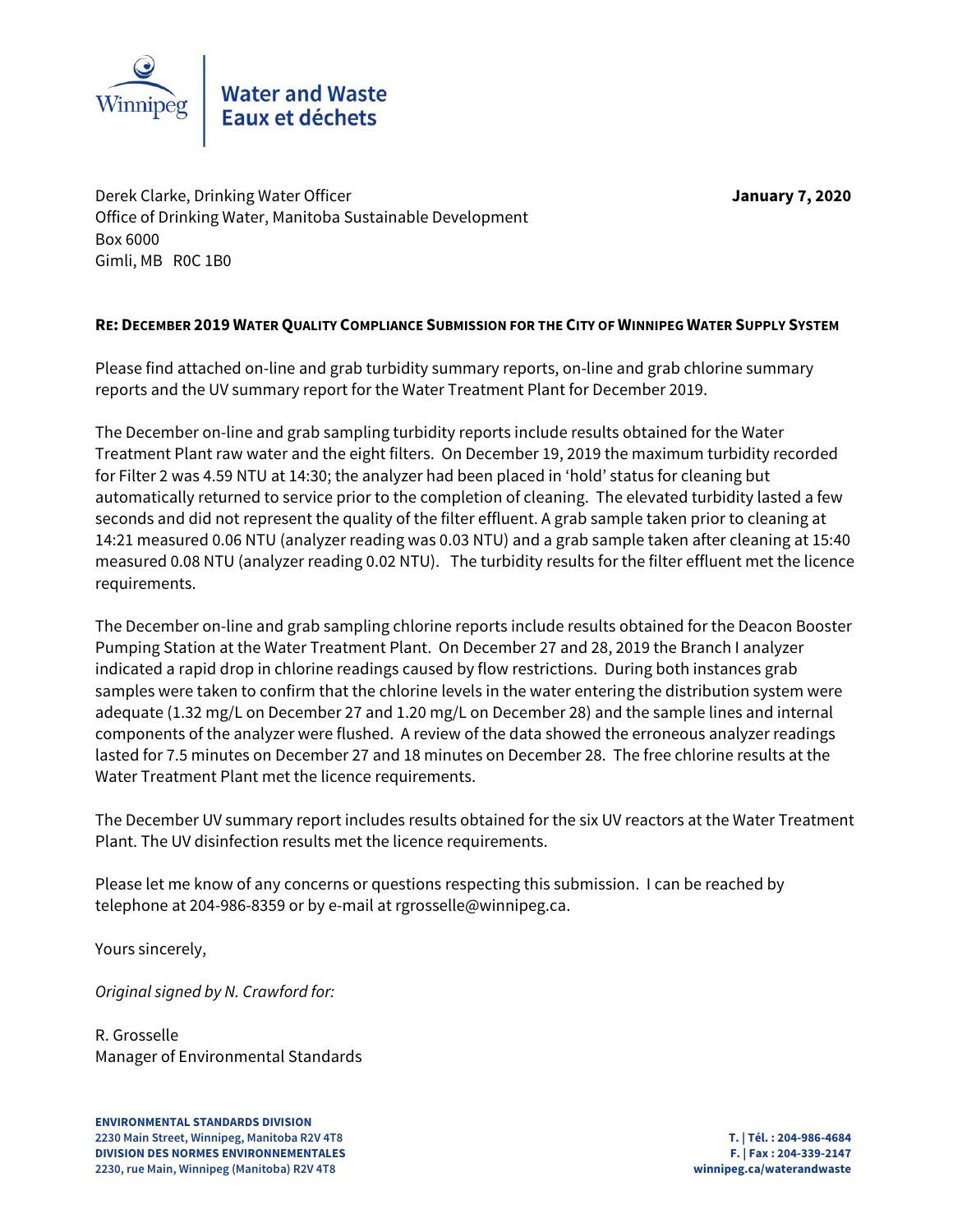

# Enclosures

cc: Dr. L. Richards, Winnipeg Regional Health Authority (email) Dr. H. Chang, Winnipeg Regional Health Authority (email) Dr. S. Roberecki, Manitoba Health, Seniors and Active Living (email) M. L. Geer, CPA, CA (email) G. Patton, P.Eng. (email) T. Shanks, P.Eng. (email) M. Szmon, P.Eng. (email) C. Diduck (email)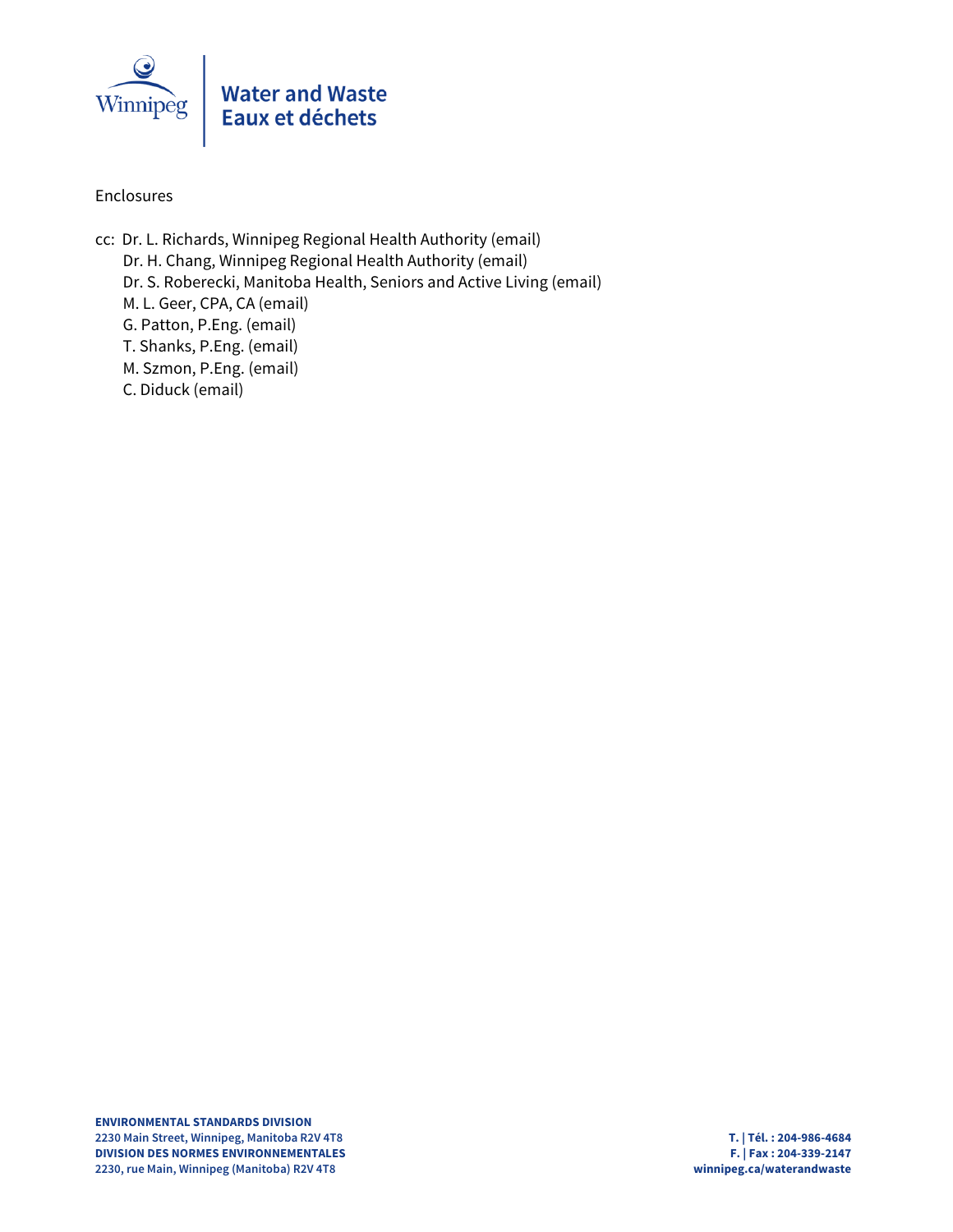

Off Line ‐ OL

## **CITY OF WINNIPEG**WATER AND WASTE DEPARTMENT

## WATER SERVICES WATER TREATMENT PLANT TURBIDITY ON-LINE MONITORING REPORT

|                                                                                                                                                                                                   | December 2019 Turbidity (NTU) |           |                                   |      |                                  |           |                                   |      |                                   |      |                                   |           |                                   |      |                                   |           |                                   |
|---------------------------------------------------------------------------------------------------------------------------------------------------------------------------------------------------|-------------------------------|-----------|-----------------------------------|------|----------------------------------|-----------|-----------------------------------|------|-----------------------------------|------|-----------------------------------|-----------|-----------------------------------|------|-----------------------------------|-----------|-----------------------------------|
|                                                                                                                                                                                                   | Raw                           | Filter #1 |                                   |      | Filter #2                        | Filter #3 |                                   |      | Filter #4                         |      | Filter #5                         | Filter #6 |                                   |      | Filter #7                         |           | Filter #8                         |
| Date                                                                                                                                                                                              | Avg                           | Avg       | Max                               | Avg  | Max                              | Avg       | Max                               | Avg  | Max                               | Avg  | Max                               | Avg       | Max                               | Avg  | Max                               | Avg       | Max                               |
| 1/12/2019                                                                                                                                                                                         | 0.53                          | 0.06      | 0.17                              | 0.06 | 0.16                             | 0.02      | 0.08                              | 0.05 | 0.13                              | 0.06 | 0.08                              | 0.10      | 0.22                              | 0.04 | 0.10                              | 0.05      | 0.08                              |
| 2/12/2019                                                                                                                                                                                         | 0.52                          | 0.06      | 0.16                              | 0.06 | 0.15                             | 0.02      | 0.07                              | 0.03 | 0.12                              | 0.05 | 0.13                              | 0.12      | 0.16                              | 0.06 | 0.08                              | 0.06      | 0.12                              |
| 3/12/2019                                                                                                                                                                                         | 0.52                          | 0.07      | 0.09                              | 0.09 | 0.11                             | 0.02      | 0.03                              | 0.03 | 0.14                              | 0.05 | 0.15                              | 0.15      | 0.23                              | 0.05 | 0.11                              | 0.05      | 0.12                              |
| 4/12/2019                                                                                                                                                                                         | 0.51                          | 0.06      | 0.17                              | 0.05 | 0.16                             | 0.03      | 0.10                              | 0.04 | 0.07                              | 0.05 | 0.08                              | 0.08      | 0.26                              | 0.05 | 0.12                              | 0.05      | 0.11                              |
| 5/12/2019                                                                                                                                                                                         | 0.50                          | 0.04      | 0.15                              | 0.03 | 0.11                             | 0.02      | 0.08                              | 0.03 | 0.12                              | 0.06 | 0.13                              | 0.04      | 0.16                              | 0.06 | 0.08                              | 0.06      | 0.08                              |
| 6/12/2019                                                                                                                                                                                         | 0.50                          | 0.04      | 0.07                              | 0.04 | 0.06                             | 0.02      | 0.07                              | 0.02 | 0.10                              | 0.04 | 0.14                              | 0.07      | 0.11                              | 0.07 | 0.12                              | 0.04      | 0.11                              |
| 7/12/2019                                                                                                                                                                                         | 0.49                          | 0.06      | 0.13                              | 0.04 | 0.12                             | 0.02      | 0.04                              | 0.02 | 0.04                              | 0.04 | 0.12                              | 0.05      | 0.15                              | 0.05 | 0.12                              | 0.04      | 0.11                              |
| 8/12/2019                                                                                                                                                                                         | 0.48                          | 0.05      | 0.15                              | 0.04 | 0.12                             | 0.03      | 0.08                              | 0.04 | 0.11                              | 0.06 | 0.08                              | 0.05      | 0.15                              | 0.05 | 0.13                              | 0.04      | 0.07                              |
| 9/12/2019                                                                                                                                                                                         | 0.52                          | 0.05      | 0.09                              | 0.03 | 0.06                             | 0.01      | 0.08                              | 0.02 | 0.11                              | 0.06 | 0.14                              | 0.06      | 0.09                              | 0.06 | 0.09                              | OL        | OL                                |
| 10/12/2019                                                                                                                                                                                        | 0.51                          | 0.04      | 0.09                              | 0.03 | 0.06                             | 0.01      | 0.03                              | 0.01 | 0.05                              | 0.04 | 0.11                              | 0.05      | 0.10                              | 0.06 | 0.11                              | <b>OL</b> | OL                                |
| 11/12/2019                                                                                                                                                                                        | 0.51                          | 0.05      | 0.10                              | 0.03 | 0.06                             | 0.01      | 0.03                              | 0.01 | 0.06                              | 0.04 | 0.08                              | 0.05      | 0.08                              | 0.05 | 0.09                              | OL        | OL                                |
| 12/12/2019                                                                                                                                                                                        | 0.69                          | 0.03      | 0.09                              | 0.02 | 0.09                             | 0.00      | 0.05                              | 0.01 | 0.09                              | 0.03 | 0.13                              | 0.04      | 0.11                              | 0.04 | 0.12                              | 0.01      | 0.08                              |
| 13/12/2019                                                                                                                                                                                        | 0.47                          | 0.03      | 0.07                              | 0.02 | 0.05                             | 0.01      | 0.03                              | 0.01 | 0.03                              | 0.04 | 0.06                              | 0.04      | 0.10                              | 0.05 | 0.09                              | 0.04      | 0.06                              |
| 14/12/2019                                                                                                                                                                                        | 0.46                          | 0.03      | 0.08                              | 0.02 | 0.04                             | 0.00      | 0.02                              | 0.01 | 0.04                              | 0.05 | 0.08                              | 0.05      | 0.08                              | 0.06 | 0.08                              | 0.03      | 0.07                              |
| 15/12/2019                                                                                                                                                                                        | 0.45                          | 0.04      | 0.06                              | 0.03 | 0.06                             | 0.00      | 0.04                              | 0.01 | 0.05                              | 0.04 | 0.08                              | 0.05      | 0.11                              | 0.03 | 0.09                              | 0.04      | 0.05                              |
| 16/12/2019                                                                                                                                                                                        | 0.46                          | 0.04      | 0.08                              | 0.03 | 0.06                             | 0.01      | 0.03                              | 0.01 | 0.06                              | 0.04 | 0.08                              | 0.05      | 0.10                              | OL   | OL                                | 0.04      | 0.08                              |
| 17/12/2019                                                                                                                                                                                        | 0.44                          | 0.04      | 0.09                              | 0.03 | 0.07                             | 0.01      | 0.05                              | 0.01 | 0.03                              | 0.04 | 0.09                              | 0.05      | 0.11                              | OL   | OL                                | 0.04      | 0.08                              |
| 18/12/2019                                                                                                                                                                                        | 0.45                          | 0.04      | 0.08                              | 0.03 | 0.10                             | 0.01      | 0.04                              | 0.02 | 0.06                              | 0.04 | 0.07                              | 0.05      | 0.11                              | OL   | OL                                | 0.04      | 0.09                              |
| 19/12/2019                                                                                                                                                                                        | 0.54                          | 0.03      | 0.10                              | 0.03 | 4.59                             | 0.01      | 0.04                              | 0.03 | 0.10                              | 0.04 | 0.09                              | 0.05      | 0.08                              | 0.02 | 0.08                              | 0.03      | 0.08                              |
| 20/12/2019                                                                                                                                                                                        | 0.55                          | 0.07      | 0.09                              | 0.02 | 0.07                             | 0.00      | 0.05                              | 0.04 | 0.11                              | 0.02 | 0.07                              | 0.04      | 0.10                              | 0.04 | 0.06                              | 0.04      | 0.05                              |
| 21/12/2019                                                                                                                                                                                        | 0.56                          | 0.05      | 0.11                              | 0.02 | 0.06                             | 0.03      | 0.05                              | 0.05 | 0.09                              | 0.02 | 0.04                              | 0.03      | 0.12                              | 0.05 | 0.09                              | 0.03      | 0.08                              |
| 22/12/2019                                                                                                                                                                                        | 0.55                          | 0.05      | 0.08                              | 0.02 | 0.05                             | 0.02      | 0.05                              | 0.04 | 0.11                              | 0.04 | 0.09                              | 0.05      | 0.09                              | 0.04 | 0.09                              | 0.03      | 0.08                              |
| 23/12/2019                                                                                                                                                                                        | 0.55                          | 0.07      | 0.12                              | 0.02 | 0.06                             | 0.02      | 0.06                              | 0.04 | 0.11                              | 0.02 | 0.08                              | 0.04      | 0.11                              | 0.04 | 0.07                              | 0.04      | 0.06                              |
| 24/12/2019                                                                                                                                                                                        | 0.54                          | 0.04      | 0.10                              | 0.01 | 0.06                             | 0.03      | 0.05                              | 0.05 | 0.07                              | 0.02 | 0.04                              | 0.03      | 0.11                              | 0.05 | 0.09                              | 0.03      | 0.08                              |
| 25/12/2019                                                                                                                                                                                        | 0.54                          | 0.04      | 0.10                              | 0.01 | 0.04                             | 0.02      | 0.07                              | 0.05 | 0.11                              | 0.03 | 0.07                              | 0.04      | 0.08                              | 0.04 | 0.08                              | 0.03      | 0.08                              |
| 26/12/2019                                                                                                                                                                                        | 0.54                          | 0.05      | 0.07                              | 0.02 | 0.07                             | 0.02      | 0.06                              | 0.04 | 0.11                              | 0.02 | 0.08                              | 0.04      | 0.12                              | 0.04 | 0.10                              | 0.03      | 0.05                              |
| 27/12/2019                                                                                                                                                                                        | 0.56                          | 0.04      | 0.10                              | 0.02 | 0.06                             | 0.02      | 0.04                              | 0.04 | 0.12                              | 0.02 | 0.07                              | 0.04      | 0.11                              | 0.06 | 0.08                              | 0.04      | 0.09                              |
| 28/12/2019                                                                                                                                                                                        | 0.55                          | 0.05      | 0.12                              | 0.02 | 0.07                             | 0.03      | 0.07                              | 0.07 | 0.11                              | 0.03 | 0.05                              | 0.04      | 0.07                              | 0.04 | 0.09                              | 0.03      | 0.09                              |
| 29/12/2019                                                                                                                                                                                        | 0.54                          | 0.07      | 0.08                              | 0.04 | 0.08                             | 0.03      | 0.10                              | 0.05 | 0.13                              | 0.03 | 0.09                              | 0.05      | 0.12                              | 0.03 | 0.15                              | 0.03      | 0.07                              |
| 30/12/2019                                                                                                                                                                                        | 0.53                          | 0.06      | 0.15                              | 0.04 | 0.11                             | 0.04      | 0.09                              | 0.05 | 0.13                              | 0.03 | 0.10                              | 0.04      | 0.12                              | 0.06 | 0.14                              | 0.04      | 0.10                              |
| 31/12/2019                                                                                                                                                                                        | 0.54                          | 0.05      | 0.14                              | 0.03 | 0.09                             | 0.04      | 0.10                              | 0.08 | 0.16                              | 0.04 | 0.06                              | 0.04      | 0.08                              | 0.04 | 0.09                              | 0.03      | 0.09                              |
| Total Number of Measurements Taken, A:<br>Turbidity Standard for Monitoring Location (NTU):<br>Number of Measurements Meeting Standard, B:<br>Compliance with Turbidity Standard, C = B/A X 100%: |                               |           | 11739<br>0.3<br>11739<br>100.000% |      | 12166<br>0.3<br>12165<br>99.992% |           | 11554<br>0.3<br>11554<br>100.000% |      | 12987<br>0.3<br>12987<br>100.000% |      | 14562<br>0.3<br>14562<br>100.000% |           | 14573<br>0.3<br>14573<br>100.000% |      | 12155<br>0.3<br>12155<br>100.000% |           | 13340<br>0.3<br>13340<br>100.000% |
|                                                                                                                                                                                                   |                               |           |                                   |      |                                  |           |                                   |      |                                   |      |                                   |           |                                   |      |                                   |           |                                   |

File Path: N:\Water Treatment Branch\Administration\Reports\Regulatory Submissions\Turbidity\2019\12-December

**S**

**Submitted By Print**: D. Merredew **Signature:** Original Signed by D. Merredew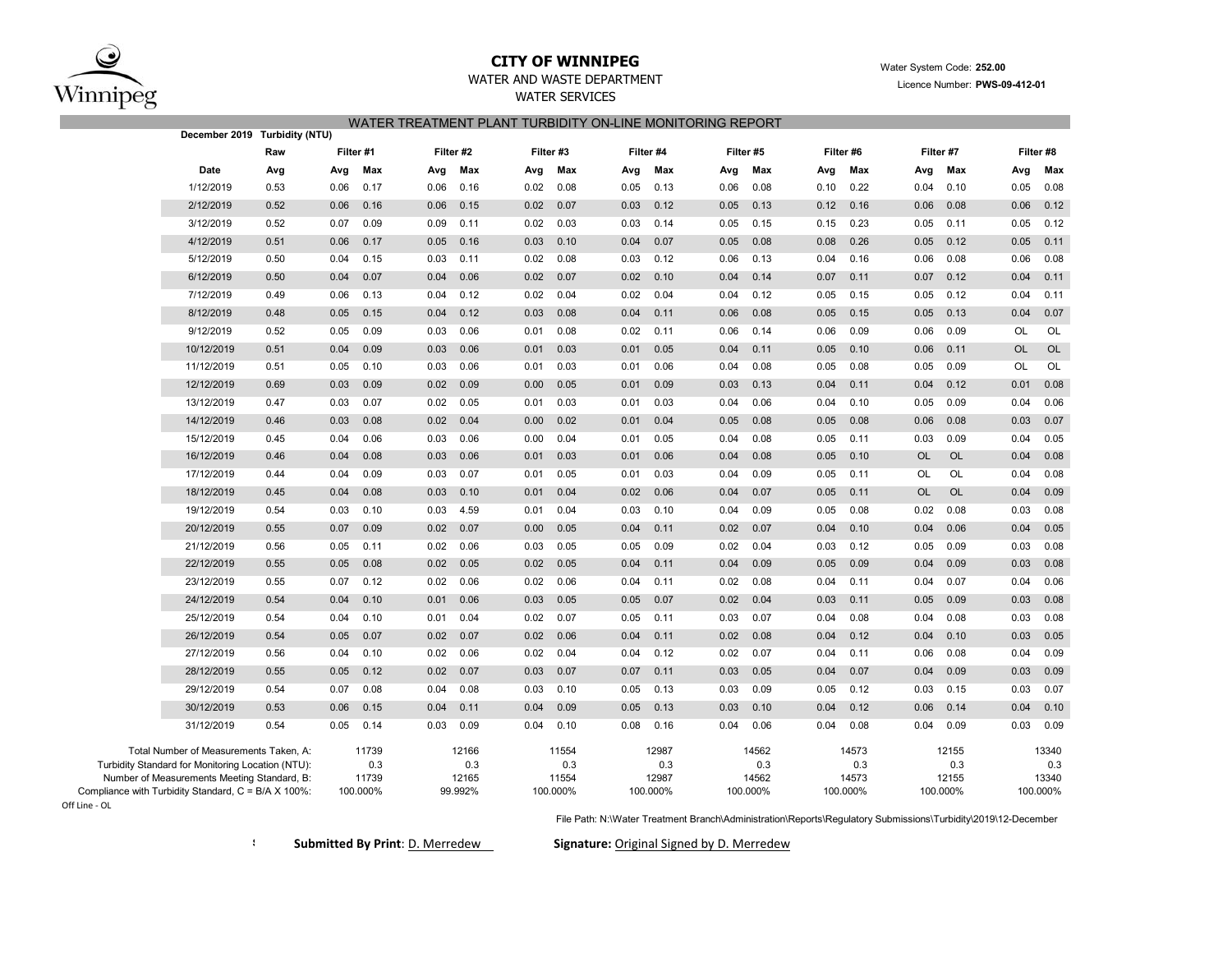

### CITY OF WINNIPEG WATER AND WASTE DEPARTMENTENVIRONMENTAL STANDARDS DIVISION

#### **WATER TREATMENT PLANT TURBIDITY GRAB MONITORING REPORT**

| Water System Code: 252.00                                |           |                  |           |           |           |                     |           |           |           | <b>Turbidity (NTU)</b> |           |           |           |           |           |                 |           |           |
|----------------------------------------------------------|-----------|------------------|-----------|-----------|-----------|---------------------|-----------|-----------|-----------|------------------------|-----------|-----------|-----------|-----------|-----------|-----------------|-----------|-----------|
| Licence No. PWS-09-412-01                                |           |                  |           |           |           |                     |           |           |           |                        |           |           |           |           |           |                 |           |           |
| <b>Date</b>                                              |           | <b>Raw Water</b> |           | Filter 1  |           | Filter <sub>2</sub> |           | Filter 3  |           | Filter 4               |           | Filter 5  |           | Filter 6  |           | <b>Filter 7</b> |           | Filter 8  |
|                                                          | Grab      | Analyser         | Grab      | Analyser  | Grab      | Analyser            | Grab      | Analyser  | Grab      | Analyser               | Grab      | Analyser  | Grab      | Analyser  | Grab      | Analyser        | Grab      | Analyser  |
| 01-Dec-2019                                              | <b>NA</b> | <b>NA</b>        | <b>NA</b> | NA        | <b>NA</b> | <b>NA</b>           | <b>NA</b> | <b>NA</b> | <b>NA</b> | <b>NA</b>              | <b>NA</b> | NA        | NA        | <b>NA</b> | <b>NA</b> | <b>NA</b>       | <b>NA</b> | <b>NA</b> |
| 02-Dec-2019                                              | 0.60      | 0.49             | <b>OL</b> | OL        | 0.10      | 0.08                | OL        | OL        | 0.17      | 0.07                   | 0.13      | 0.08      | 0.11      | 0.16      | 0.10      | 0.05            | 0.10      | 0.06      |
| 03-Dec-2019                                              | 0.59      | 0.51             | 0.11      | 0.08      | 0.11      | 0.09                | 0.09      | 0.05      | OL        | OL                     | <b>OL</b> | OL        | 0.11      | 0.18      | 0.13      | 0.06            | 0.14      | 0.08      |
| 04-Dec-2019                                              | 0.66      | 0.49             | 0.14      | NA        | 0.13      | 0.11                | 0.10      | 0.06      | 0.11      | 0.05                   | 0.14      | 0.07      | OL        | OL        | OL        | OL              | 0.12      | 0.06      |
| 05-Dec-2019                                              | 0.55      | 0.48             | OL        | OL        | OL        | OL                  | 0.13      | 0.07      | 0.14      | 0.05                   | 0.11      | 0.06      | 0.11      | 0.07      | 0.12      | 0.06            | 0.10      | 0.05      |
| 06-Dec-2019                                              | 0.54      | 0.47             | 0.11      | 0.06      | 0.11      | 0.05                | 0.08      | 0.05      | OL        | OL                     | OL        | OL        | 0.11      | 0.07      | 0.12      | 0.07            | 0.13      | 0.06      |
| 07-Dec-2019                                              | <b>NA</b> | <b>NA</b>        | NA        | <b>NA</b> | <b>NA</b> | <b>NA</b>           | <b>NA</b> | <b>NA</b> | <b>NA</b> | <b>NA</b>              | <b>NA</b> | NA        | NA        | <b>NA</b> | <b>NA</b> | <b>NA</b>       | <b>NA</b> | <b>NA</b> |
| 08-Dec-2019                                              | <b>NA</b> | <b>NA</b>        | NA        | <b>NA</b> | <b>NA</b> | <b>NA</b>           | <b>NA</b> | <b>NA</b> | <b>NA</b> | <b>NA</b>              | <b>NA</b> | NA        | <b>NA</b> | <b>NA</b> | <b>NA</b> | <b>NA</b>       | <b>NA</b> | <b>NA</b> |
| 09-Dec-2019                                              | 0.52      | 0.45             | OL        | OL        | 0.07      | 0.03                | 0.07      | 0.04      | 0.10      | 0.02                   | 0.08      | 0.06      | 0.08      | 0.06      | 0.08      | 0.05            | OL        | OL        |
| 10-Dec-2019                                              | 0.57      | 0.48             | 0.08      | 0.05      | 0.07      | 0.04                | OL        | OL        | 0.11      | 0.02                   | 0.09      | 0.06      | 0.09      | 0.06      | 0.08      | 0.05            | OL        | OL        |
| 11-Dec-2019                                              | 0.51      | 0.52             | 0.09      | 0.06      | 0.10      | 0.04                | 0.08      | 0.04      | <b>OL</b> | OL                     | 0.10      | 0.06      | 0.08      | 0.06      | 0.11      | 0.05            | <b>OL</b> | <b>OL</b> |
| 12-Dec-2019                                              | 0.57      | 0.49             | 0.09      | 0.05      | 0.09      | 0.04                | 0.08      | 0.03      | 0.09      | 0.01                   | <b>OL</b> | <b>OL</b> | 0.09      | 0.06      | 0.10      | 0.06            | OL        | OL        |
| 13-Dec-2019                                              | 0.52      | 0.46             | 0.09      | 0.06      | OL        | <b>OL</b>           | 0.06      | 0.04      | 0.09      | 0.01                   | 0.08      | 0.05      | 0.08      | 0.06      | 0.08      | 0.05            | 0.09      | 0.03      |
| 14-Dec-2019                                              | <b>NA</b> | <b>NA</b>        | NA        | NA        | <b>NA</b> | NA                  | <b>NA</b> | <b>NA</b> | <b>NA</b> | <b>NA</b>              | <b>NA</b> | NA        | ΝA        | <b>NA</b> | NA        | <b>NA</b>       | 0.09      | 0.04      |
| 15-Dec-2019                                              | NA        | NA               | NA        | NA        | NA        | NA                  | NA        | NA        | <b>NA</b> | <b>NA</b>              | NA        | NA        | ΝA        | NA        | NA        | NA              | <b>NA</b> | NA        |
| 16-Dec-2019                                              | 0.48      | 0.42             | 0.09      | 0.06      | 0.10      | 0.05                | 0.07      | 0.04      | 0.08      | 0.01                   | 0.08      | 0.05      | OL        | OL        | OL        | OL              | 0.08      | 0.04      |
| 17-Dec-2019                                              | 0.49      | 0.42             | 0.11      | 0.07      | OL        | OL                  | 0.07      | 0.04      | 0.09      | 0.02                   | 0.08      | 0.06      | 0.09      | 0.06      | OL        | OL              | 0.09      | 0.04      |
| 18-Dec-2019                                              | 0.53      | 0.42             | OL        | OL        | 0.07      | 0.03                | 0.07      | 0.04      | 0.09      | 0.02                   | 0.08      | 0.05      | 0.10      | 0.06      | OL        | OL              | 0.11      | 0.05      |
| 19-Dec-2019                                              | 0.51      | 0.42             | 0.08      | 0.04      | 0.08      | 0.04                | 0.09      | 0.05      | 0.09      | 0.02                   | 0.08      | 0.05      | 0.09      | 0.06      | 0.10      | 0.06            | OL        | OL        |
| 20-Dec-2019                                              | 0.46      | 0.53             | 0.08      | 0.07      | 0.08      | 0.03                | 0.07      | 0.02      | OL        | OL                     | OL        | OL        | 0.10      | 0.06      | 0.09      | 0.04            | 0.07      | 0.03      |
| 21-Dec-2019                                              | <b>NA</b> | <b>NA</b>        | NA        | NA        | <b>NA</b> | <b>NA</b>           | <b>NA</b> | NA        | <b>NA</b> | <b>NA</b>              | <b>NA</b> | NA        | NA        | <b>NA</b> | 0.09      | 0.06            | <b>NA</b> | <b>NA</b> |
| 22-Dec-2019                                              | 0.57      | 0.53             | 0.12      | 0.07      | 0.07      | 0.02                | 0.12      | 0.05      | 0.09      | 0.07                   | <b>OL</b> | <b>OL</b> | 0.09      | 0.06      | OL        | <b>OL</b>       | 0.08      | 0.03      |
| 23-Dec-2019                                              | 0.45      | 0.52             | 0.08      | 0.08      | 0.10      | 0.04                | 0.08      | 0.03      | <b>OL</b> | OL                     | 0.15      | 0.08      | 0.14      | 0.08      | 0.13      | 0.05            | 0.07      | 0.03      |
| 24-Dec-2019                                              | 0.52      | 0.52             | OL        | OL        | OL        | OL                  | 0.07      | 0.03      | 0.13      | 0.05                   | 0.07      | 0.03      | 0.12      | 0.05      | 0.10      | 0.04            | 0.09      | 0.04      |
| 25-Dec-2019                                              | NA        | NA               | NA        | NA        | <b>NA</b> | NA                  | <b>NA</b> | <b>NA</b> | <b>NA</b> | NA                     | <b>NA</b> | NA        | NA        | <b>NA</b> | NA        | <b>NA</b>       | <b>NA</b> | NA        |
| 26-Dec-2019                                              | NA        | NA               | NA        | NA        | <b>NA</b> | NA                  | <b>NA</b> | NA        | <b>NA</b> | NA                     | <b>NA</b> | NA        | ΝA        | <b>NA</b> | NA        | <b>NA</b>       | <b>NA</b> | <b>NA</b> |
| 27-Dec-2019                                              | 0.50      | 0.53             | 0.08      | 0.07      | 0.10      | 0.03                | 0.07      | 0.03      | 0.08      | 0.06                   | 0.07      | 0.03      | OL        | <b>OL</b> | 0.09      | 0.05            | 0.08      | 0.04      |
| 28-Dec-2019                                              | <b>NA</b> | <b>NA</b>        | <b>NA</b> | <b>NA</b> | <b>NA</b> | <b>NA</b>           | <b>NA</b> | <b>NA</b> | <b>NA</b> | <b>NA</b>              | <b>NA</b> | NA        | <b>NA</b> | <b>NA</b> | <b>NA</b> | <b>NA</b>       | <b>NA</b> | <b>NA</b> |
| 29-Dec-2019                                              | <b>NA</b> | <b>NA</b>        | NA        | <b>NA</b> | <b>NA</b> | <b>NA</b>           | <b>NA</b> | <b>NA</b> | <b>NA</b> | <b>NA</b>              | <b>NA</b> | NA        | <b>NA</b> | <b>NA</b> | <b>NA</b> | <b>NA</b>       | <b>NA</b> | <b>NA</b> |
| 30-Dec-2019                                              | 0.54      | 0.52             | 0.14      | 0.11      | 0.17      | 0.09                | 0.10      | 0.06      | 0.12      | 0.08                   | OL        | <b>OL</b> | OL        | <b>OL</b> | 0.10      | 0.05            | 0.09      | 0.04      |
| 31-Dec-2019                                              | 0.50      | 0.51             | OL        | OL        | 0.10      | 0.04                | 0.10      | 0.06      | 0.11      | 0.08                   | 0.08      | 0.05      | 0.12      | 0.06      | 0.11      | 0.07            | OL        | OL        |
| Total number of measurements taken, A:                   |           |                  | 15        |           | 17        |                     | 19        |           | 16        |                        | 15        |           | 17        |           | 17        |                 | 16        |           |
| <b>Turbidity Standard for Monitoring Location (NTU):</b> |           |                  | 0.30      |           | 0.30      |                     | 0.30      |           | 0.30      |                        | 0.30      |           | 0.30      |           | 0.30      |                 | 0.30      |           |
| Number of measurements meeting standard, B:              |           |                  | 15        |           | 17        |                     | 19        |           | 16        |                        | 15        |           | 17        |           | 17        |                 | 16        |           |
| Compliance with Turbidity Standard, C= B/A X 100%:       |           |                  | 100%      |           | 100%      |                     | 100%      |           | 100%      |                        | 100%      |           | 100%      |           | 100%      |                 | 100%      |           |

NS: No Sample NA: Not Analyzed OL: Off-Line IM: Instrument Maintenance

Filter 7 offline for maintenance from December 15 at 17:40 to December 19 at 10:00 Filter 8 offline for maintenance from December 8 at 17:30 to December 12 at 21:55

Printed From : N:\Compliance Reporting\Submittal Letters\WTP Turbidity Data **Date Authorized:** 

**Comments: Report Compiled By: A. Gordon**

> **Authorized By: C.Diduck**

**7-Jan-20**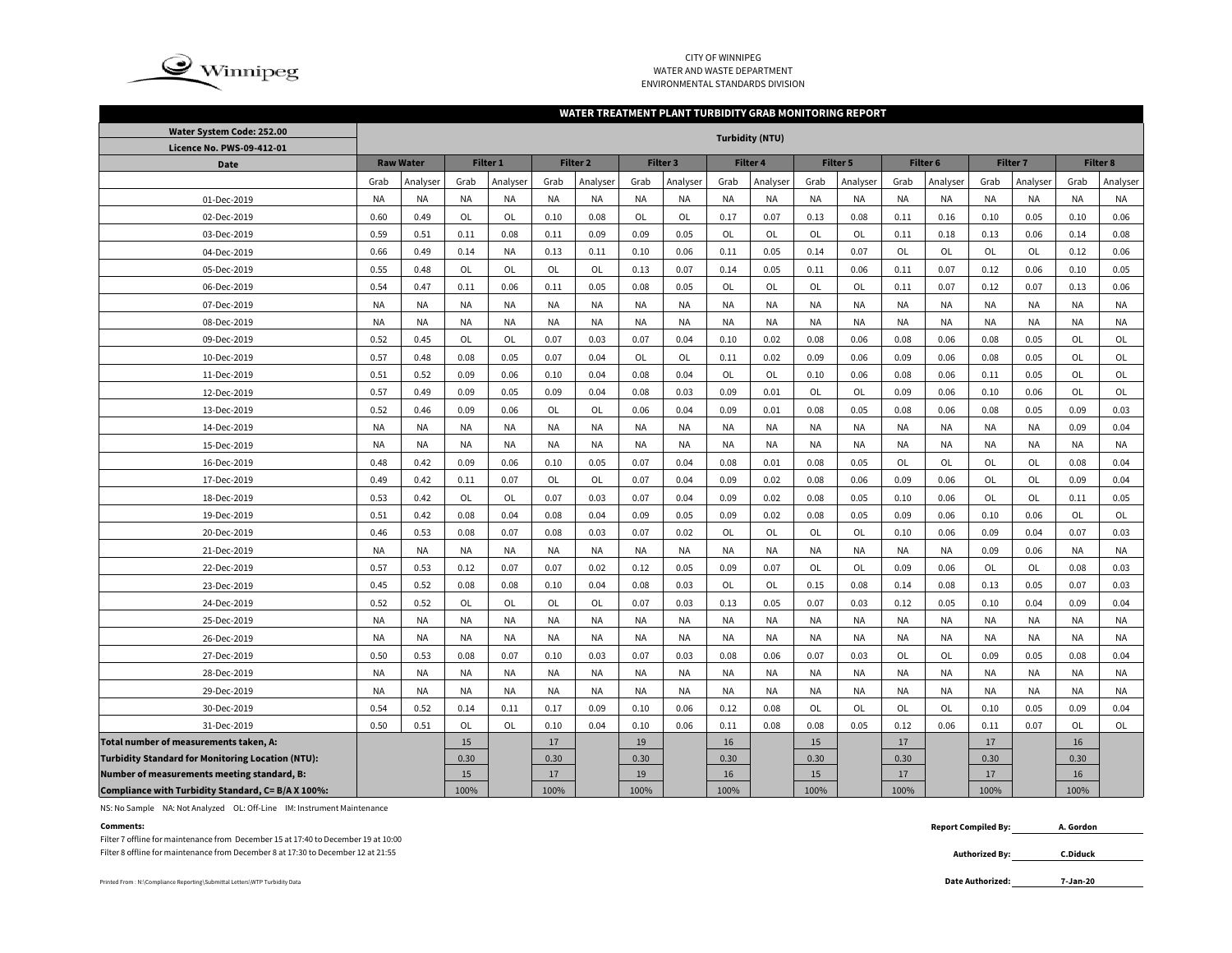

**City Of Winnipeg**

Water and Waste Department Water Services

WATER TREATMENT PLANT FREE CHLORINE ON-LINE MONITORING REPORT

Deacon Booster Pumping Station

Water System Code: **252.00** Licence Number: **PWS-09-412-01**

Report Created: 01 January 2020 Channel Communication Created: December 2019

|                                                                     | <b>BRANCH1</b><br>[mg/L] |              | <b>BRANCH 2</b><br>[mg/L] |              |
|---------------------------------------------------------------------|--------------------------|--------------|---------------------------|--------------|
| Date                                                                | Average                  | Minimum      | Average                   | Minimum      |
| 01/12/2019                                                          | 1.31                     | 1.17         | 1.35                      | 1.29         |
| 02/12/2019                                                          | 1.33                     | 1.22         | 1.32                      | 1.23         |
| 03/12/2019                                                          | 1.28                     | 1.14         | 1.28                      | 1.22         |
| 04/12/2019                                                          | 1.23                     | 1.10         | 1.26                      | 1.19         |
| 05/12/2019                                                          | 1.20                     | 1.08         | 1.23                      | 1.16         |
| 06/12/2019                                                          | 1.13                     | 1.00         | 1.17                      | 1.07         |
| 07/12/2019                                                          | 1.15                     | 1.01         | 1.16                      | 1.09         |
| 08/12/2019                                                          | 1.15                     | 1.02         | 1.19                      | 1.05         |
| 09/12/2019                                                          | 1.15                     | 1.05         | 1.17                      | 1.10         |
| 10/12/2019                                                          | 1.15                     | 1.05         | 1.19                      | 1.10         |
| 11/12/2019                                                          | 1.21                     | 1.09         | 1.23                      | 1.16         |
| 12/12/2019                                                          | 1.34                     | 1.14         | 1.38                      | 1.19         |
| 13/12/2019                                                          | 1.21                     | 1.14         | 1.25                      | 1.20         |
| 14/12/2019                                                          | 1.14                     | 1.04         | 1.18                      | 1.14         |
| 15/12/2019                                                          | 1.14                     | 1.05         | 1.17                      | 1.12         |
| 16/12/2019                                                          | 1.22                     | 1.11         | 1.24                      | 1.10         |
| 17/12/2019                                                          | 1.19                     | 1.09         | 1.22                      | 1.11         |
| 18/12/2019                                                          | 1.14                     | 1.04         | 1.16                      | 1.11         |
| 19/12/2019                                                          | 1.14                     | 1.04         | 1.15                      | 1.10         |
| 20/12/2019                                                          | 1.18                     | 1.06         | 1.17                      | 1.11         |
| 21/12/2019                                                          | 1.22                     | 1.11         | 1.17                      | 1.09         |
| 22/12/2019                                                          | 1.22                     | 1.12         | 1.17                      | 1.09         |
| 23/12/2019                                                          | 1.19                     | 1.09         | 1.20                      | 1.14         |
| 24/12/2019                                                          | 1.20                     | 1.07         | 1.20                      | 1.15         |
| 25/12/2019                                                          | 1.19                     | 1.11         | 1.18                      | 1.12         |
| 26/12/2019                                                          | 1.25                     | 1.13         | 1.24                      | 1.15         |
| 27/12/2019                                                          | 1.26                     | 0.46         | 1.27                      | 1.22         |
| 28/12/2019                                                          | 1.18                     | 0.51         | 1.18                      | 1.14         |
| 29/12/2019                                                          | 1.17                     | 1.06         | 1.14                      | 1.09         |
| 30/12/2019                                                          | 1.16                     | 1.06         | 1.14                      | 1.01         |
| 31/12/2019                                                          | 1.17                     | 1.07         | 1.19                      | 1.11         |
| Total Number of Measurements, A:<br>Minimum Free Chlorine Standard: |                          | 21600<br>0.5 |                           | 21599<br>0.5 |
| Number of Measurements Meeting Standard, B:                         |                          | 21596        |                           | 21599        |
| COMPLIANCE, $C = B/A \times 100\%$ :                                |                          | 99.98        |                           | 100.00       |

File Path: N:\Water Treatment Branch\Administration\Reports\Regulatory Submissions\Chlorine\2019\12-December

**Submitted By (Print):** D. Merredew

i

**Signature**: Original signed by: D. Merredew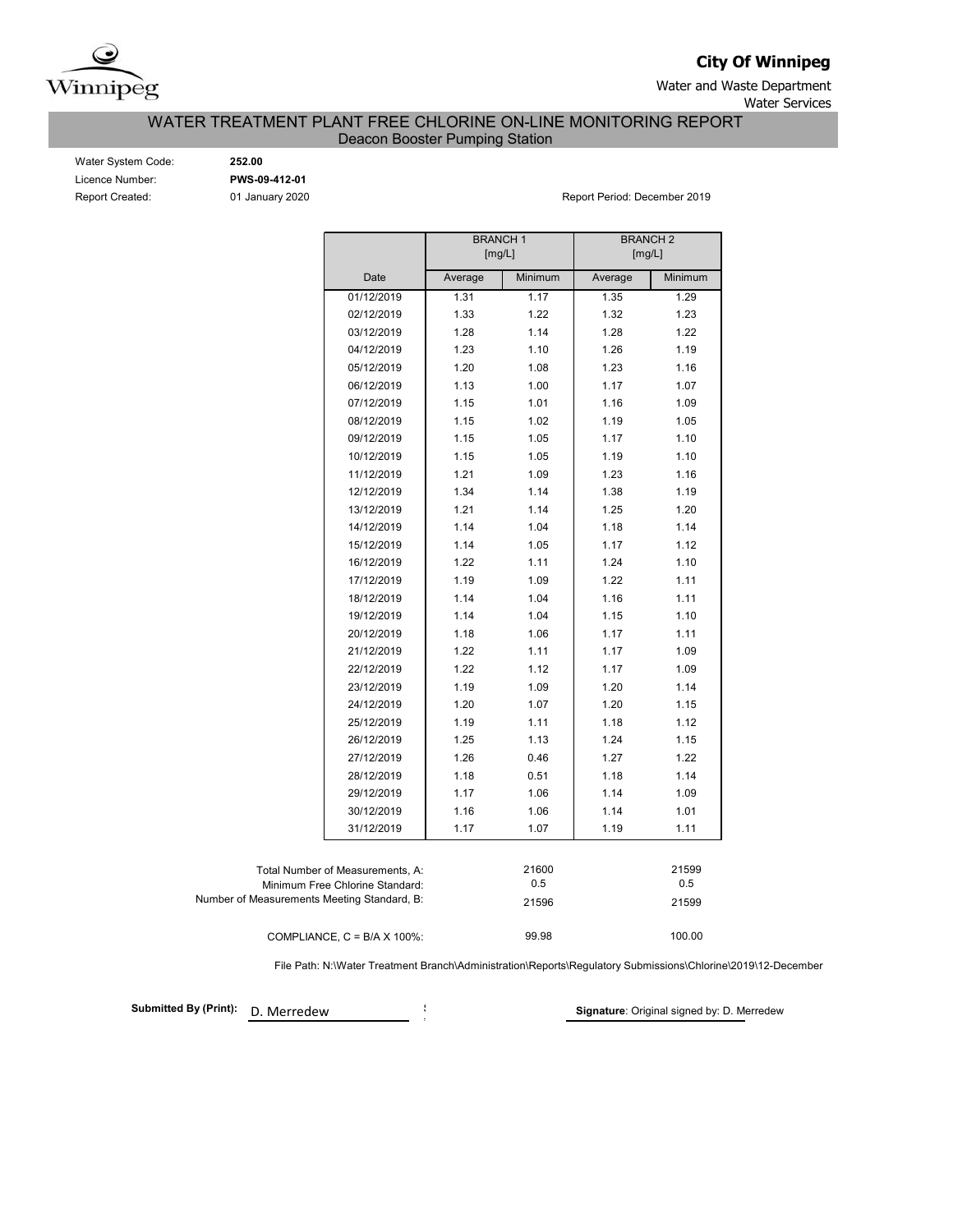| $\rightarrow$ Winnipeg                                               |           | <b>CITY OF WINNIPEG</b><br>WATER AND WASTE DEPARTMENT<br>ENVIRONMENTAL STANDARDS DIVISION |                                                       |           |                                                |                                 |
|----------------------------------------------------------------------|-----------|-------------------------------------------------------------------------------------------|-------------------------------------------------------|-----------|------------------------------------------------|---------------------------------|
|                                                                      |           |                                                                                           | WATER TREATMENT PLANT CHLORINE GRAB MONITORING REPORT |           |                                                |                                 |
| <b>Water System Code: 252.00</b><br><b>Licence No. PWS-09-412-01</b> |           | <b>Deacon Booster Pumping Station Branch 1</b>                                            |                                                       |           | <b>Deacon Booster Pumping Station Branch 2</b> |                                 |
| <b>Date</b>                                                          |           | <b>Free Chlorine (mg/L)</b>                                                               | <b>Total Chlorine</b><br>(mg/L)                       |           | <b>Free Chlorine (mg/L)</b>                    | <b>Total Chlorine</b><br>(mg/L) |
|                                                                      | Analyser  | Grab                                                                                      | Grab                                                  | Analyser  | Grab                                           | Grab                            |
| 01-Dec-2019                                                          | NA        | NA                                                                                        | NA                                                    | NA        | NA                                             | NA                              |
| 02-Dec-2019                                                          | 1.32      | 1.40                                                                                      | 1.51                                                  | 1.30      | 1.30                                           | 1.53                            |
| 03-Dec-2019                                                          | 1.27      | 1.27                                                                                      | 1.44                                                  | 1.29      | 1.36                                           | 1.49                            |
| 04-Dec-2019                                                          | 1.24      | 1.30                                                                                      | 1.44                                                  | 1.27      | 1.31                                           | 1.49                            |
| 05-Dec-2019                                                          | 1.18      | 1.19                                                                                      | 1.36                                                  | 1.20      | 1.21                                           | 1.41                            |
| 06-Dec-2019                                                          | 1.15      | 1.13                                                                                      | 1.29                                                  | 1.17      | 1.19                                           | 1.34                            |
| 07-Dec-2019                                                          | <b>NA</b> | <b>NA</b>                                                                                 | <b>NA</b>                                             | <b>NA</b> | <b>NA</b>                                      | <b>NA</b>                       |
| 08-Dec-2019                                                          | NA        | NA                                                                                        | NA                                                    | ΝA        | <b>NA</b>                                      | <b>NA</b>                       |
| 09-Dec-2019                                                          | 1.12      | 1.14                                                                                      | 1.31                                                  | 1.15      | 1.21                                           | 1.38                            |
| 10-Dec-2019                                                          | 1.13      | 1.15                                                                                      | 1.34                                                  | 1.18      | 1.20                                           | 1.46                            |
| 11-Dec-2019                                                          | 1.21      | 1.24                                                                                      | 1.33                                                  | 1.27      | 1.35                                           | 1.47                            |
| 12-Dec-2019                                                          | 1.39      | 1.37                                                                                      | 1.62                                                  | 1.44      | 1.45                                           | 1.58                            |
| 13-Dec-2019                                                          | 1.24      | 1.16                                                                                      | 1.35                                                  | 1.26      | 1.29                                           | 1.43                            |
| 14-Dec-2019                                                          | NA        | NA                                                                                        | <b>NA</b>                                             | ΝA        | NA                                             | NA                              |
| 15-Dec-2019                                                          | NA        | NA                                                                                        | <b>NA</b>                                             | <b>NA</b> | <b>NA</b>                                      | <b>NA</b>                       |
| 16-Dec-2019                                                          | 1.27      | 1.20                                                                                      | 1.39                                                  | 1.26      | 1.28                                           | 1.46                            |
| 17-Dec-2019                                                          | 1.21      | 1.26                                                                                      | 1.41                                                  | 1.23      | 1.24                                           | 1.42                            |
| 18-Dec-2019                                                          | 1.13      | 1.19                                                                                      | 1.35                                                  | 1.15      | 1.17                                           | 1.38                            |
| 19-Dec-2019                                                          | 1.13      | 1.13                                                                                      | 1.41                                                  | 1.14      | 1.18                                           | 1.36                            |
| 20-Dec-2019                                                          | 1.15      | 1.19                                                                                      | 1.34                                                  | 1.18      | 1.19                                           | 1.38                            |
| 21-Dec-2019                                                          | NA        | NA                                                                                        | NA                                                    | <b>NA</b> | NA                                             | <b>NA</b>                       |
| 22-Dec-2019                                                          | 1.20      | 1.17                                                                                      | 1.37                                                  | 1.12      | 1.13                                           | 1.35                            |
| 23-Dec-2019                                                          | 1.19      | 1.13                                                                                      | 1.34                                                  | 1.20      | 1.17                                           | 1.37                            |
| 24-Dec-2019                                                          | 1.21      | $1.15\,$                                                                                  | 1.32                                                  | 1.17      | 1.17                                           | 1.34                            |
| 25-Dec-2019                                                          | <b>NA</b> | <b>NA</b>                                                                                 | <b>NA</b>                                             | NA        | NA                                             | NA                              |
| 26-Dec-2019                                                          | <b>NA</b> | <b>NA</b>                                                                                 | <b>NA</b>                                             | NA        | <b>NA</b>                                      | <b>NA</b>                       |
| 27-Dec-2019                                                          | 1.25      | 1.29                                                                                      | 1.44                                                  | 1.26      | 1.27                                           | 1.44                            |
| 28-Dec-2019                                                          | NA        | NA                                                                                        | NA                                                    | <b>NA</b> | NA                                             | NA                              |
| 29-Dec-2019                                                          | <b>NA</b> | <b>NA</b>                                                                                 | <b>NA</b>                                             | <b>NA</b> | <b>NA</b>                                      | <b>NA</b>                       |
| 30-Dec-2019                                                          | 1.13      | 1.11                                                                                      | 1.28                                                  | 1.12      | 1.19                                           | 1.28                            |
| 31-Dec-2019                                                          | 1.17      | 1.15                                                                                      | 1.35                                                  | 1.17      | 1.18                                           | 1.35                            |
| Total number of measurements taken, A:                               |           | 21                                                                                        |                                                       |           | 21                                             |                                 |
| Chlorine Standard for Monitoring Location (mg/L):                    |           | 0.50                                                                                      |                                                       |           | 0.50                                           |                                 |
| Number of measurements meeting standard, B:                          |           | 21                                                                                        |                                                       |           | 21                                             |                                 |
| Compliance with Chlorine Standard, C= B/A X 100%:                    |           | 100%                                                                                      |                                                       |           | 100%                                           |                                 |

NS: No Sample NA: Not Analyzed OL: Off-Line NR: No Result IM: Instrument Maintenance

| Comments: | - Compiled Bv، .<br>Report | . Gordon |
|-----------|----------------------------|----------|
|           |                            |          |

**Authorized By:**

**C. Diduck**

N:\Compliance Reporting\Submittal Letters\WTP Chlorine Data **Date Authorized:**

**7-Jan-20**